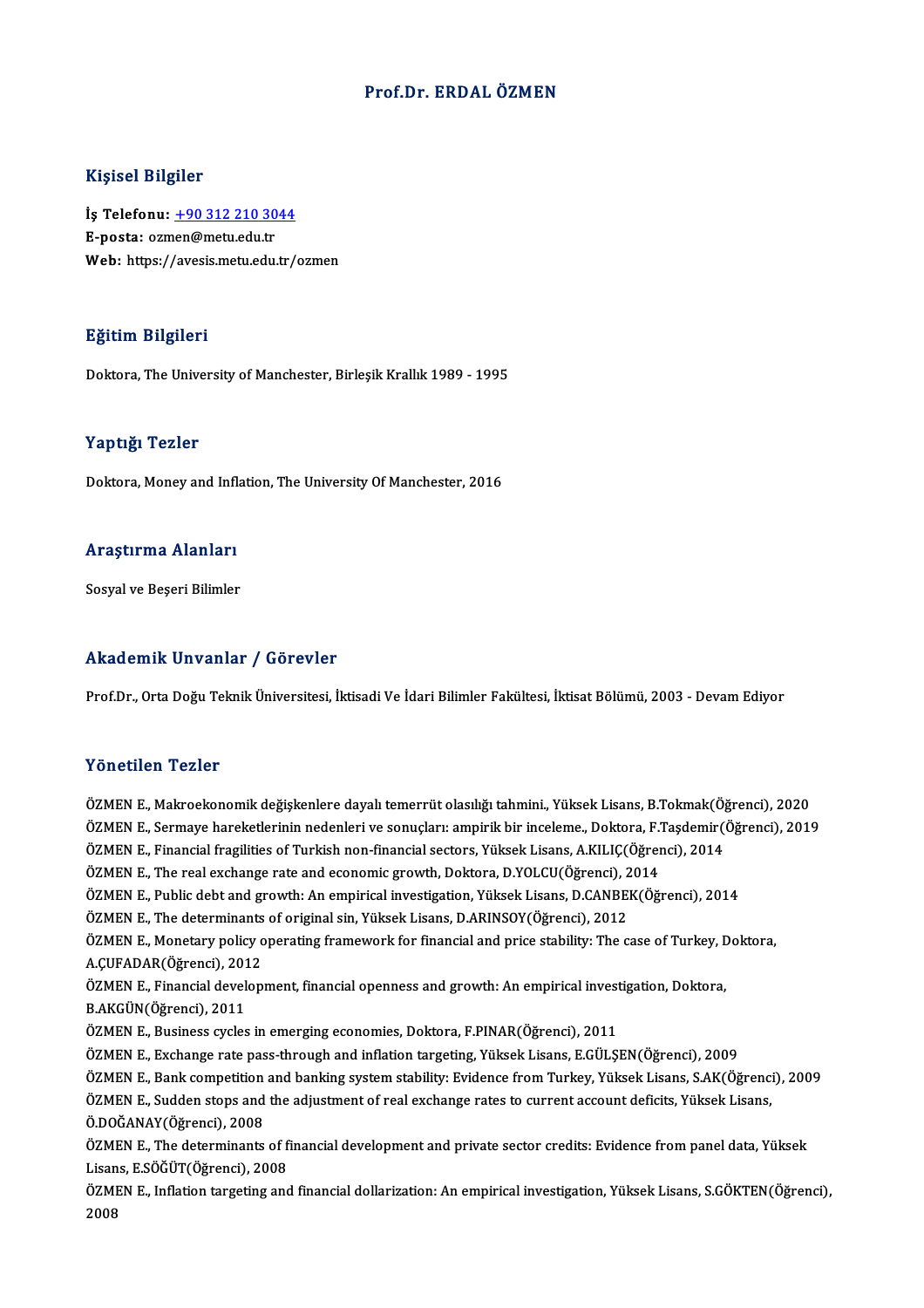ÖZMEN E., Inflation targeting and fiscal dominance: Evidence from Turkey, Yüksek Lisans, T.SEL(Öğrenci), 2007<br>ÖZMEN E. The determinants of sanital floury the Turkish evidence Vülsek Lisans, S.UEUK(Öğrenci), 2007

ÖZMEN E., Inflation targeting and fiscal dominance: Evidence from Turkey, Yüksek Lisans, T.SEL(Öğrenci),<br>ÖZMEN E., The determinants of capital flows: the Turkish evidence, Yüksek Lisans, S.UFUK(Öğrenci), 2007<br>ÖZMEN E., The ÖZMEN E., Inflation targeting and fiscal dominance: Evidence from Turkey, Yüksek Lisans, T.SEL(Öğrenci), 2<br>ÖZMEN E., The determinants of capital flows: the Turkish evidence, Yüksek Lisans, S.UFUK(Öğrenci), 2007<br>ÖZMEN E., T

ÖZMEN E., The determinants of capital flows: the Turkish evidence, Yüksek Lisans, S.UFUK(Öğrenci), 2007<br>ÖZMEN E., The twin deficits hypothesis: An empirical investigation, Yüksek Lisans, Y.YANIK(Öğrenci), 2006<br>ÖZMEN E., Fi ÖZMEN E., The twin deficits hypothesis: An empirica<br>ÖZMEN E., Financial dollarization, monetary policy s<br>and Turkey, Yüksek Lisans, A.UZUN(Öğrenci), 2005<br>ÖZMEN E. Determinants of gurrent acceunt deficits ÖZMEN E., Financial dollarization, monetary policy stance and institutional structure: The experience of Latir<br>and Turkey, Yüksek Lisans, A.UZUN(Öğrenci), 2005<br>ÖZMEN E., Determinants of current account deficits in industri

and Turkey, Yüksek Lisans, A.UZUN(Öğrenci), 2005<br>ÖZMEN E., Determinants of current account deficits in industrialized and developing countries: An empirical<br>investigation, Doktora, S.AYSED(Öğrenci), 2005<br>ÖZMEN E., Financia ÖZMEN E., Determinants of current account deficits in industrialized and developing countries: An empirical

ÖZMEN E., Real exchange rates and real interest rate differentials: An empirical investigation, Yüksek Lisans,

O.CAN(Öğrenci),2005

ÖZMEN E., Real exchange rates and real interest rate differentials: An empirical investigation, Yüksek Lisans,<br>O.CAN(Öğrenci), 2005<br>ÖZMEN E., Exchange rate pass-through in Turkey: An empirical investigation, Yüksek Lisans, O.CAN(Öğrenci), 2005<br>ÖZMEN E., Exchange rate pass-through in Turkey: An empirical investigation, Yüksek Lisans, M.ÖZGÜR(Öğrenci), 20<br>ÖZMEN E., Fiscal sustainability, banking fragility and balance sheets: 2000-2001 financia ÖZMEN E., Exchange ra<br>ÖZMEN E., Fiscal sustai<br>Ç.İZGİ(Öğrenci), 2004<br>ÖZMEN E. Gurrongy ar ÖZMEN E., Fiscal sustainability, banking fragility and balance sheets: 2000-2001 financial crises in "<br>C.İZGİ(Öğrenci), 2004<br>ÖZMEN E., Currency and asset substitution in Turkey, Yüksek Lisans, Ö.TAŞDEMİR(Öğrenci), 2003<br>ÖZM

Ç.İZGİ(Öğrenci), 2004<br>ÖZMEN E., Currency and asset substitution in Turkey, Yüksek Lisans, Ö.TAŞDEMİR(Öğrenci), 2003<br>ÖZMEN E., Exchange ratesadministered and inflation in Turkey, Yüksek Lisans, D.YAVUZ(Öğrenci), 2002<br>ÖZMEN ÖZMEN E., Currency and asset substitution in Turkey, Yüksek Lisans, Ö.TAŞDEMİR(Öğrenci), 2003<br>ÖZMEN E., Exchange ratesadministered and inflation in Turkey, Yüksek Lisans, D.YAVUZ(Öğrenci), 2002<br>ÖZMEN E., An Empirical analy ÖZMEN E., Exchange ratesadministered and inflation in Turkey, Yüksek Lisans, D.YAVUZ(Öğrenci), 2002<br>ÖZMEN E., An Empirical analysis of the monetary transmission in the Turkish economy, Doktora, A.TARK<br>2002<br>ÖZMEN E., Türkiy ÖZMEN E., An Empirical analysis of the monetary transmission in the Turkish economy, Doktora, A.TARI<br>2002<br>ÖZMEN E., Türkiyede döviz kurları, kamu fiyatları ve enflasyon., Yüksek Lisans, D.Yavuz(Öğrenci), 2002<br>ÖZMEN E. Mine

2002<br>ÖZMEN E., Türkiyede döviz kurları, kamu fiyatları ve enflasyon., Yüksek Lisans, D.Yavuz(Öğrenci), 2002<br>ÖZMEN E., Minsky`s financial instability hypothesis and the Turkish financial crises of 2000-2001, Yüksek Lisans,<br> G.TUNAY(Öğrenci), 2002<br>ÖZMEN E., Current account dynamics in Turkey, Yüksek Lisans, Ö.SERPİL(Öğrenci), 2002 ÖZMEN E., Minsky`s financial instability hypothesis and the Turkish financial crises of 200<br>G.TUNAY(Öğrenci), 2002<br>ÖZMEN E., Current account dynamics in Turkey, Yüksek Lisans, Ö.SERPİL(Öğrenci), 2002<br>ÖZMEN E., Cheers and t

G.TUNAY(Öğrenci), 2002<br>ÖZMEN E., Current account dynamics in Turkey, Yüksek Lisans, Ö.SERPİL(Öğrenci), 2002<br>ÖZMEN E., Cheers and the deviations from the PPP and UIP in a financially open economy: The Turkish evidence, Yüks Lisans,A.GÖKCAN(Öğrenci),2001 ÖZMEN E., Cheers and the deviations from the PPP and UIP in a financially open economy: The Turkish evidence, Y<br>Lisans, A.GÖKCAN(Öğrenci), 2001<br>ÖZMEN E., Real exchange rates and fundamentals: The Turkish evidence, Yüksek L

ÖZMEN E., Policy regime change and the feldstein-horioka puzzle : evidence from the G7 countries, Yüksek Lisans,<br>K.Parmaksız(Öğrenci), 2000 ÖZMEN E., Real exchange rates and fundamentals: The Turkish evidence, Yüksek Lisans, Y.SONER(Öğrenci), 2001 ÖZMEN E., Policy regime change and the feldstein-horioka puzzle : evidence from the G7 countries, Yüksek Lisans,<br>K.Parmaksız(Öğrenci), 2000<br>ÖZMEN E., Policy regime change and the Feldstein-Honioka puzzle: Evidence from the

K.Parmaksız(Öğrenci), 2000<br>ÖZMEN E., Policy regime chang<br>K.PARMAKSIZ(Öğrenci), 2000<br>ÖZMEN E. Investisating structi ÖZMEN E., Policy regime change and the Feldstein-Honioka puzzle: Evidence from the G7 countries, Yüksek Lisans,<br>K.PARMAKSIZ(Öğrenci), 2000<br>ÖZMEN E., Investigating structural breaks in Turkish monetory aggregates, Yüksek Li

K.PARMAKSIZ(Öğrenci), 2000<br>ÖZMEN E., Investigating structural breaks in Turkish monetory aggregates, Yüksek Lisans, E.ÇAKAN(Öğrenci), 1998<br>ÖZMEN E., Budget deficits, intevest rates, public and private investments in Turkey ÖZME<br>ÖZME<br>1998<br>ÖZME ÖZMEN E., Budget deficits, intevest rates, public and private investments in Turkey, Yüksek Lisans, H.SAYGILI(Öğrenci),<br>1998<br>ÖZMEN E., Long-run relationship among inflation, money growth, exchange rates and budget deficit

1998<br>ÖZMEN E., Long-run relationship a<br>Lisans, M.SAYGILI(Öğrenci), 1998<br>ÖZMEN E. Investisating etmeturel ÖZMEN E., Long-run relationship among inflation, money growth, exchange rates and budget deficit in Turkey, Yüks<br>Lisans, M.SAYGILI(Öğrenci), 1998<br>ÖZMEN E., Investigating structural breaks in Turkish monetary aggregates., Y

Lisans, M.SAYGILI(Öğrenci), 1998<br>ÖZMEN E., Investigating structural breaks in Turkish monetary aggregates., Yüksek Lisans, E.Çakan(Öğrenci), 1998<br>ÖZMEN E., Long-run relationships among inflation, money growth, exchange rat ÖZMEN E., Investigating structura<br>ÖZMEN E., Long-run relationship<br>Lisans, M.Saygılı(Öğrenci), 1998<br>ÖZMEN E. Budget deficite intere ÖZMEN E., Long-run relationships among inflation, money growth, exchange rates and budget deficit in Turkey., Yüksek<br>Lisans, M.Saygılı(Öğrenci), 1998<br>ÖZMEN E., Budget deficits, interest rates, public and private investment Lisans, M. Saygılı (Öğrenci), 1998

ÖZMEN E., Budget deficits, interest rates, public and private investments in Turkey., Yüksek Lisans, H.Saygılı(Öğrenci),<br>1998<br>ÖZMEN E., Export-led growth hypothesis and the Turkish data: Cointegration exogeneity and nested

ÖZMEN E., Export-led growth hypothesis and the Turkish data: Cointegration exogeneity and nested systems, Yüksek ÖZMEN E., Export-led growth hypothesis and the Turkish data: Cointegration exogeneity and nested systems, Yuksek.<br>Lisans, G.FURTUN(Öğrenci), 1997<br>ÖZMEN E., Budget deficits, monetary growth and inflation in Turkey : An empi

Lisans, G.FURTUN(Öğren<br>ÖZMEN E., Budget defici<br>A.Tekin(Öğrenci), 1997<br>ÖZMEN E. Evnort led ar ÖZMEN E., Budget deficits, monetary growth and inflation in Turkey : An empirical investigation, Yüksek Lisans,<br>A.Tekin(Öğrenci), 1997<br>ÖZMEN E., Export-led growth hypothesis and the Turkish data: cointegrarion, exogeneity

A.Tekin(Öğrenci), 1997<br>ÖZMEN E., Export-led growth hyp<br>Lisans, G.Furtun(Öğrenci), 1997<br>ÖZMEN E. Budget defisits, monet ÖZMEN E., Export-led growth hypothesis and the Turkish data: cointegrarion, exogeneity and nested systems, Yuksek.<br>Lisans, G.Furtun(Öğrenci), 1997<br>ÖZMEN E., Budget deficits, monetory growth and inflation in Turkey: An empi

Lisans, G.Furtun(Öğrenci), 1997<br>ÖZMEN E., Budget deficits, mone<br>A.TEKİN(Öğrenci), 1997

ÖZMEN E., Budget deficits, monetory growth and inflation in Turkey: An empirical investigation, Yüksek Lisans,<br>A.TEKİN(Öğrenci), 1997<br>ÖZMEN E., Cointegration, exogeneity and testing the monetary exchange rate models, Yükse ÖZMEN E., Cointegration, exogeneity and testing the monetary exchange rate models, Yüksek Lisans,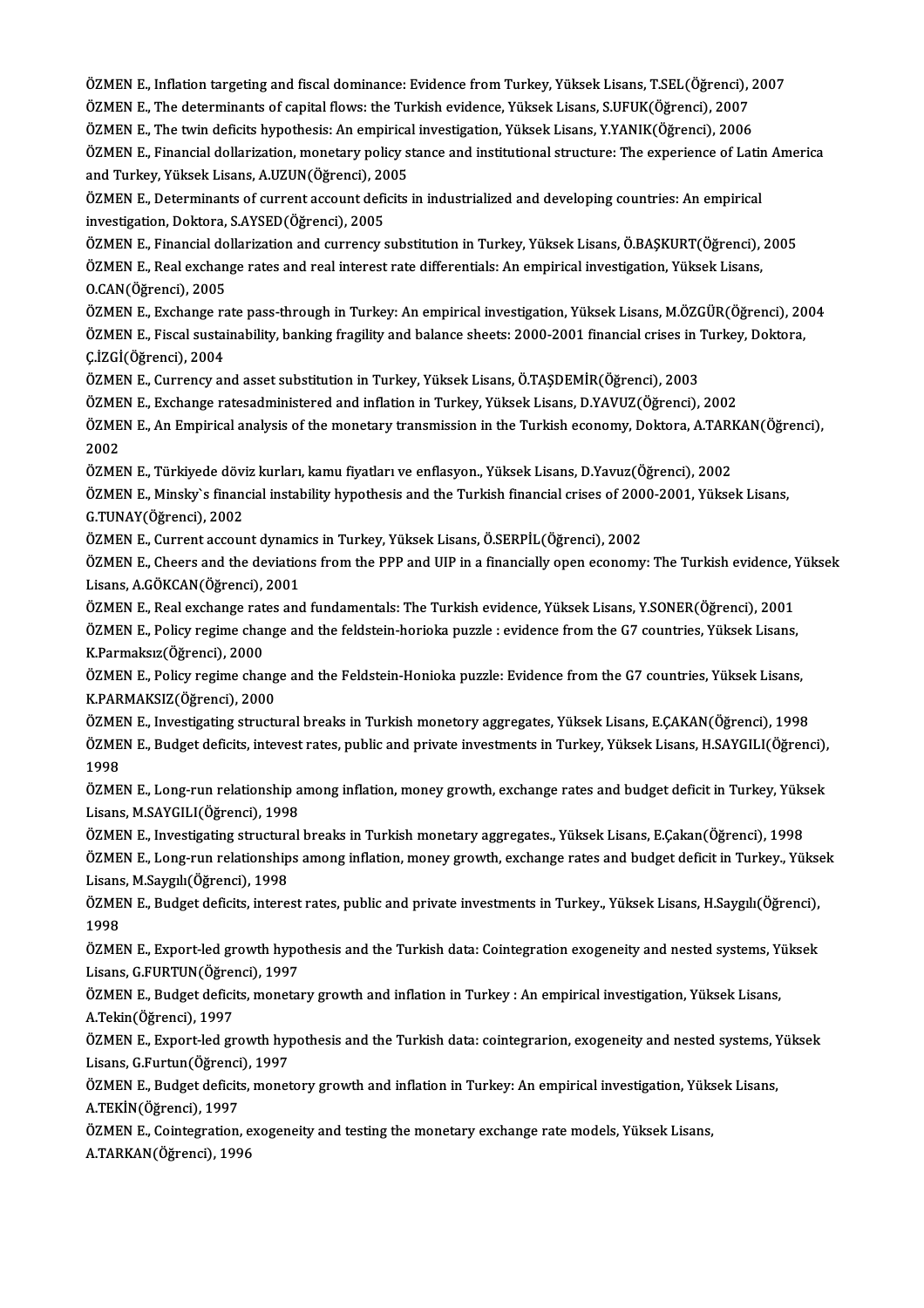# SCI, SSCI ve AHCI İndekslerine Giren Dergilerde Yayınlanan Makaleler<br>.

| SCI, SSCI ve AHCI İndekslerine Giren Dergilerde Yayınlanan Makaleler |                                                                                                                                  |
|----------------------------------------------------------------------|----------------------------------------------------------------------------------------------------------------------------------|
| L                                                                    | Gross capital inflows and outflows: Twins or distant cousins?<br>ÖZMEN E., Taşdemir F.                                           |
|                                                                      | Economic Systems, cilt.45, 2021 (SSCI İndekslerine Giren Dergi)                                                                  |
| П.                                                                   | Monetary policy trilemma, inflation targeting and global financial crisis<br>Gulsen E., ÖZMEN E.                                 |
|                                                                      | INTERNATIONAL JOURNAL OF FINANCE & ECONOMICS, cilt.25, sa.2, ss.286-296, 2020 (SSCI Indekslerine Giren<br>Dergi)                 |
| III.                                                                 | Emerging market sovereign bond spreads, credit ratings and global financial crisis<br>ÖZMEN E., Yasar O.D.                       |
|                                                                      | ECONOMIC MODELLING, cilt.59, ss.93-101, 2016 (SSCI İndekslerine Giren Dergi)                                                     |
| IV.                                                                  | Exchange Rate Regimes and Business Cycles: An Empirical Investigation<br>Erdem F. P., ÖZMEN E.                                   |
|                                                                      | OPEN ECONOMIES REVIEW, cilt.26, sa.5, ss.1041-1058, 2015 (SSCI İndekslerine Giren Dergi)                                         |
| V.                                                                   | Corporate sector liability dollarization and exchange rate balance sheet effect in Turkey<br>Kesriyeli M., ÖZMEN E., Yigit S.    |
|                                                                      | APPLIED ECONOMICS, cilt.43, sa.30, ss.4741-4747, 2011 (SSCI İndekslerine Giren Dergi)                                            |
| VI.                                                                  | Emerging market sovereign spreads, global financial conditions and US macroeconomic news<br>Oezatay F., ÖZMEN E., Sahinbeyogu G. |
|                                                                      | ECONOMIC MODELLING, cilt.26, sa.2, ss.526-531, 2009 (SSCI İndekslerine Giren Dergi)                                              |
| VII.                                                                 | Exchange rate regimes, saving glut and the Feldstein-Horioka puzzle: The East Asian experience                                   |
|                                                                      | Kaya-Bahçe S., ÖZMEN E.                                                                                                          |
|                                                                      | Physica A: Statistical Mechanics and its Applications, cilt.387, sa.11, ss.2561-2564, 2008 (SCI Expanded Indekslerine            |
|                                                                      | Giren Dergi)                                                                                                                     |
| VIII.                                                                | Financial development, exchange rate regimes and the Feldstein-Horioka puzzle: evidence from the                                 |
|                                                                      | <b>MENA</b> region                                                                                                               |
|                                                                      | Ozmen E.                                                                                                                         |
|                                                                      | APPLIED ECONOMICS, cilt.39, ss.1133-1138, 2007 (SSCI İndekslerine Giren Dergi)                                                   |
| IX.                                                                  | Macroeconomic and institutional determinants of current account deficits<br>Ozmen E                                              |
|                                                                      | Applied Economics Letters, cilt.12, sa.9, ss.557-560, 2005 (SCI Expanded Indekslerine Giren Dergi)                               |
| X.                                                                   | The original sin and the blessing trinity: An investigation                                                                      |
|                                                                      | Ozmen E, Arinsoy D.                                                                                                              |
|                                                                      | Journal of Policy Modeling, cilt.27, sa.5, ss.599-609, 2005 (SCI Expanded İndekslerine Giren Dergi)                              |
| XI.                                                                  | Testing the quantity theory of money in Greece<br>Ozmen E.                                                                       |
|                                                                      | Applied Economics Letters, cilt.10, sa.15, ss.971-974, 2003 (SCI Expanded İndekslerine Giren Dergi)                              |
| XII.                                                                 | Budget deficits, money growth and inflation: The Turkish evidence                                                                |
|                                                                      | Tekin-Koru A, Ozmen E                                                                                                            |
|                                                                      | Applied Economics, cilt.35, sa.5, ss.591-596, 2003 (SCI Expanded Indekslerine Giren Dergi)                                       |
| XIII.                                                                | Policy regime change and the Feldstein-Horioka puzzle: the UK evidence                                                           |
|                                                                      | Ozmen E., Parmaksiz K.                                                                                                           |
|                                                                      | JOURNAL OF POLICY MODELING, cilt.25, sa.2, ss.137-149, 2003 (SSCI İndekslerine Giren Dergi)                                      |
| XIV.                                                                 | Exchange rate regimes and the Feldstein-Horioka puzzle: the French evidence                                                      |
|                                                                      | Ozmen E., Parmaksiz K.                                                                                                           |
|                                                                      | APPLIED ECONOMICS, cilt.35, sa.2, ss.217-222, 2003 (SSCI İndekslerine Giren Dergi)                                               |
| XV.                                                                  | Policy regime change and structural break in the velocity of money: The Turkish evidence                                         |
|                                                                      | Cakan E, Ozmen E                                                                                                                 |
|                                                                      | Applied Economics Letters, cilt.9, sa.11, ss.759-762, 2002 (SCI Expanded İndekslerine Giren Dergi)                               |
| XVI.                                                                 | Is currency seigniorage exogenous for inflation tax in Turkey?                                                                   |
|                                                                      | Ozmen E.                                                                                                                         |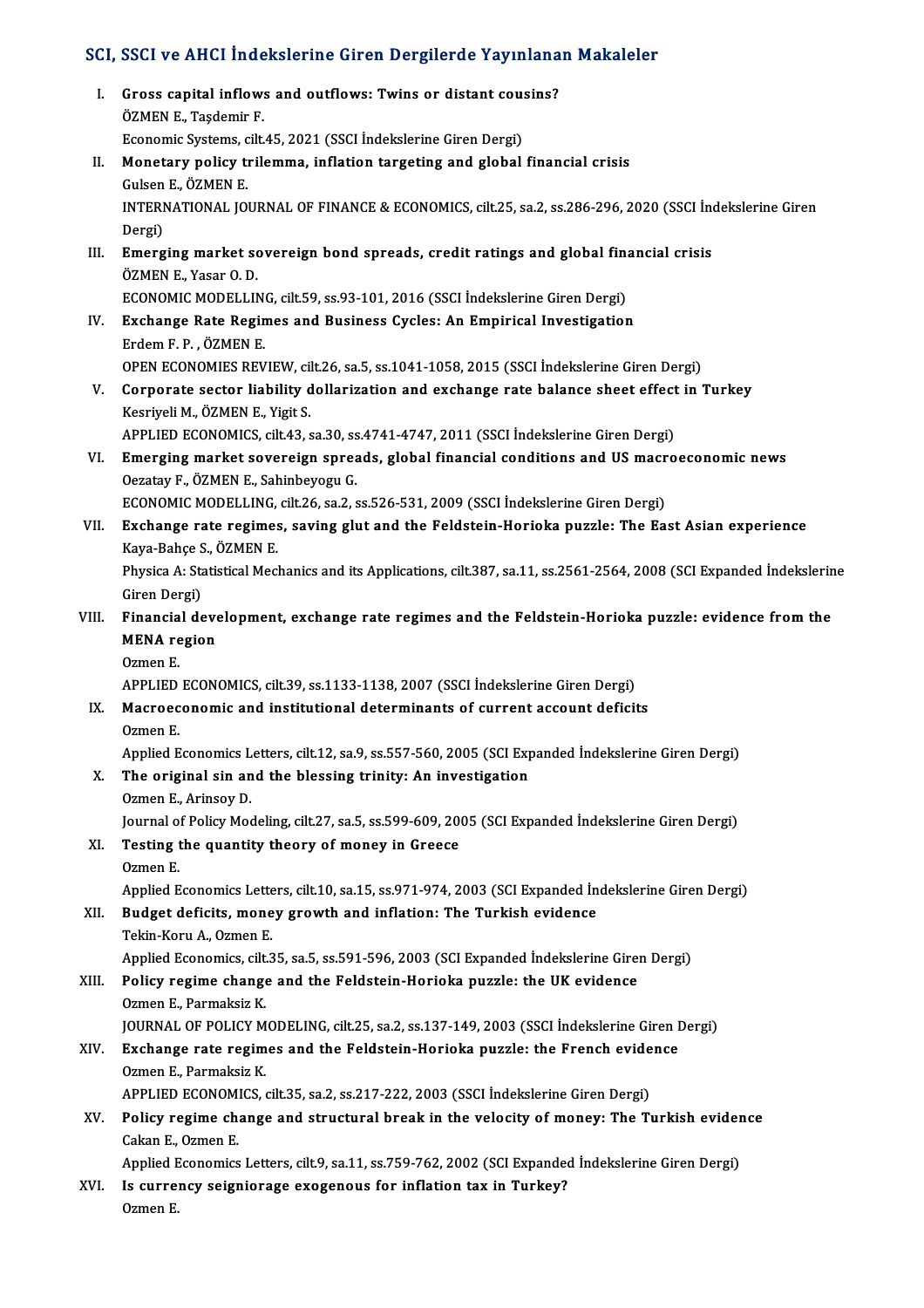APPLIED ECONOMICS, cilt.30, sa.4, ss.545-552, 1998 (SSCI İndekslerine Giren Dergi)

### Diğer Dergilerde Yayınlanan Makaleler

- Iger Dergilerde Yayınlanan Makaleler<br>I. Structural Change in Turkish External Trade Evidence from BEC Sectors<br>ÖZMEN E. VOLCU KARADAM D Sözgisorde Taymandin<br>Structural Change in Turkish<br>ÖZMEN E., YOLCU KARADAM D. ÖZMEN E., YOLCU KARADAM D.<br>Ekonomik Yaklasim, cilt.27, sa.100, ss.207, 2016 (Diğer Kurumların Hakemli Dergileri) ÖZMEN E., YOLCU KARADAM D.<br>Ekonomik Yaklasim, cilt.27, sa.100, ss.207, 2016 (<br>II. Teknolojik Yetkinlik ve Türkiye Dış Ticareti<br>YOLCU KARADAM D. ÖZMEN E
- Ekonomik Yaklasim, cilt.27, sa.10<br>Teknolojik Yetkinlik ve Türk<br>YOLCU KARADAM D., ÖZMEN E.<br>İltisat İslatme ve Finans, silt.20 YOLCU KARADAM D., ÖZMEN E.<br>İktisat İşletme ve Finans, cilt.30, sa.357, ss.9-34, 2015 (Diğer Kurumların Hakemli Dergileri) YOLCU KARADAM D., ÖZMEN E.<br>İktisat İşletme ve Finans, cilt.30, sa.357, ss.9-34, 2015 (Diğer Kurumlar<br>III. Türkiye de Cari Açıklar Dış Ticaret ve Finansal Kırılganlıklar<br>ÖZMEN E
- İktisat İşle<br>**Türkiye**<br>ÖZMEN E.<br>İktisat İsla Türkiye de Cari Açıklar Dış Ticaret ve Finansal Kırılganlıklar<br>ÖZMEN E.<br>İktisat İşletme ve Finans, cilt.30, sa.351, ss.35-72, 2015 (Diğer Kurumların Hakemli Dergileri)<br>Künasal Einansal Bisklar Karsısında Türkiye de Basl Sa
- ÖZMEN E.<br>İktisat İşletme ve Finans, cilt.30, sa.351, ss.35-72, 2015 (Diğer Kurumların Hakemli Dergileri)<br>IV. Küresel Finansal Riskler Karşısında Türkiye de Reel Sektör Finansal Yapısı ve Borç Dolarizasyonu<br>ÖZMEN E., Ya İktisat İşletme ve Fi<br>Küresel Finansal<br>ÖZMEN E., Yalçın C.<br>İltisat, İslatma ve Fi Küresel Finansal Riskler Karşısında Türkiye de Reel Sektör Finansal<br>ÖZMEN E., Yalçın C.<br>İktisat, İşletme ve Finans, ss.5-39, 2007 (Diğer Kurumların Hakemli Dergileri)<br>Devistions from PPP and HIP in a finansially anan asana ÖZMEN E., Yalçın C.<br>İktisat, İşletme ve Finans, ss.5-39, 2007 (Diğer Kurumların Hakemli Dergileri)<br>V. Deviations from PPP and UIP in a financially open economy: The Turkish evidence<br>ÖZMEN E. Cökenn A
	-
- İktisat, İşletme ve Fin<br>Deviations from PI<br>ÖZMEN E., Gökcan A.<br>Annlied Einengial Ess Deviations from PPP and UIP in a financially open economy: The Turkish evidence<br>ÖZMEN E., Gökcan A.<br>Applied Financial Economics, cilt.14, sa.11, ss.779-784, 2004 (Diğer Kurumların Hakemli Dergileri) Applied Financial Economics, cilt.14, sa.11, ss.779-784, 2004 (Diğer Kurumların Hakemli Dergileri)<br>Kitap & Kitap Bölümleri

I. Türkiye'xxde Erken Sanayisizleşme ÖZMEN E., Bakır E., TAŞIRAN A. C., ÖZÇELİK E. Geçmişten Geleceğe Türkiye Ekonomisi, Koyuncu, Murat Mıhçı, Hakan., Yeldan, A. Erinç, Editör, İlteişim, İstanbul, ss.157-192,2017

# ss.157-192, 2017<br>Hakemli Kongre / Sempozyum Bildiri Kitaplarında Yer Alan Yayınlar

akemli Kongre / Sempozyum Bildiri Kitaplarında Yer Alan Yayınlar<br>I. Finansallaşma, Küreselleşme ve Sanayisizleşme: Küresel Finansal Krizin Etkileri<br>ÖZMEN E. TASDEMİR E I. Finansallaşma, Küreselleşme ve Sanayisizleşme: Küresel Finansal Krizin Etkileri<br>ÖZMEN E., TASDEMİR F. Finansallaşma, Küreselleşme ve Sanayisizleşme: Küresel Finansal Krizin Etkileri<br>ÖZMEN E., TAŞDEMİR F.<br>Türkiye Ekonomi Kurumu 20. Ulusal İktisat Sempozyumu, Ankara, Türkiye, 17 - 18 Ekim 2019<br>Clabalisation and Covernanse: T

II. Globalisation and Governance: Thresholds for the Impacts of the Main Determinants of Capital<br>Inflows Türkiye I<br><mark>Globalis</mark><br>Inflows<br>TASDEM Globalisation and Gov<br>Inflows<br>TAŞDEMİR F., ÖZMEN E.<br>International Conference

International Conference on Economics, EconTR2019@Ankara, Başkent Üniversity, Ankara, Türkiye, 5 - 07 Eylül<br>2019 TAŞDI<br>Intern<br>2019<br>Exche International Conference on Economics, EconTR2019@Ankara, Başkent Üniversity, Ankara, Türkiye, 5 - 07 Eylül<br>2019<br>III. Exchange Rate Regimes as Thresholds: The Main Determinants of Capital Inflows in Emerging Market<br>Economi

2019<br>Exchange R<br>Economies<br>ÖZMEN E. T Exchange Rate Regime<br>Economies<br>ÖZMEN E., TAŞDEMİR F.<br>Emerging Markata: Bege

Economies<br>ÖZMEN E., TAŞDEMİR F.<br>Emerging Markets: Recent Challenges", TED University Trade Research Center, Ankara, Türkiye, 13 - 14 Haziran<br>2019 ÖZME<br>Emerg<br>2019<br>CROS Emerging Markets: Recent Challenges", TED University Trade Research Center, Ankar<br>2019<br>IV. GROSS CAPITAL INFLOWS AND OUTFLOWS: TWINS OR DISTANT COUSINS?<br>ÖZMEN E. TASDEMIR E

- 2019<br>IV. GROSS CAPITAL INFLOWS AND OUTFLOWS: TWINS OR DISTANT COUSINS?<br>ÖZMEN E., TASDEMİR F. GROSS CAPITAL INFLOWS AND OUTFLOWS: TWINS OR DISTANT COUSINS?<br>ÖZMEN E., TAŞDEMİR F.<br>TÜRKİYE EKONOMİ KURUMU ULUSLARARASI EKONOMİ KONFERANSI, 1 - 03 Kasım 2018<br>Poal Exchange Pates and Crouth
- V. Real Exchange Rates and Growth TÜRKİYE EKONOMİ KURUMU UI<br>Real Exchange Rates and Green<br>YOLCU KARADAM D., ÖZMEN E.<br>16th International Conference o 16th International Conference of Middle East Economic Association, 18 - 20 Mayıs 2017